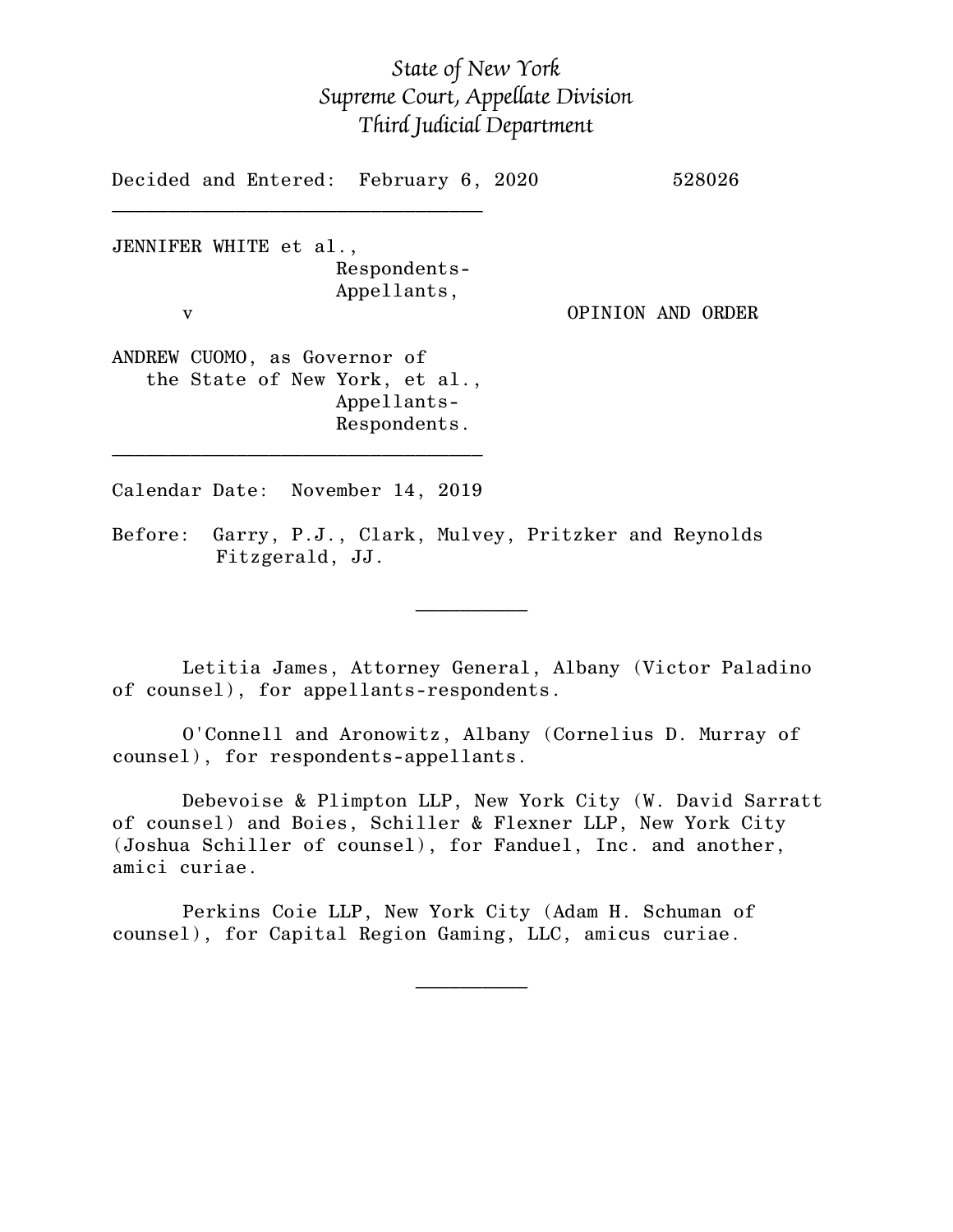Mulvey, J.

Cross appeals from an order of the Supreme Court (Connolly, J.), entered October 31, 2018 in Albany County, which (1) partially granted plaintiffs' motion for summary judgment, and (2) partially granted defendants' cross motion for summary judgment dismissing the complaint.

In August 2016, the Legislature amended the Racing, Pari-Mutuel Wagering and Breeding Law by adding an article related to the registration and regulation of interactive fantasy sports (hereinafter IFS) contests (see Racing, Pari-Mutuel Wagering and Breeding Law art 14, as added by L 2016, ch 237). Racing, Pari-Mutuel Wagering and Breeding Law article 14 declares that IFS contests do not constitute gambling and provides for consumer safeguards, minimum standards and the registration, regulation and taxation of IFS providers. Plaintiffs – several state taxpayers who are or have been affected by the negative impacts of gambling – commenced this action seeking a declaratory judgment that article 14 violates NY Constitution, article I, § 9 and seeking to enjoin defendants from implementing the statutes. After joinder of issue, plaintiffs moved for summary judgment on their complaint. Defendants cross-moved for summary judgment dismissing the complaint and for a declaration that article 14 does not violate the NY Constitution. Supreme Court partially granted plaintiffs' motion for summary judgment, holding that article 14, to the extent that it authorizes and regulates IFS, was void as in violation of NY Constitution, article I, § 9. The court also partially granted defendants' cross motion for summary judgment dismissing the complaint, holding that article 14, to the extent that it excludes IFS from the scope of the definition of "gambling" in Penal Law article 225, was not in violation of NY Constitution, article I, § 9. Defendants appeal and plaintiffs cross-appeal.

Supreme Court properly granted summary judgment to plaintiffs inasmuch as it found that Racing, Pari-Mutuel Wagering and Breeding Law article 14, to the extent that it authorizes IFS contests, permits gambling in violation of NY Constitution, article I, § 9. "Legislative enactments enjoy a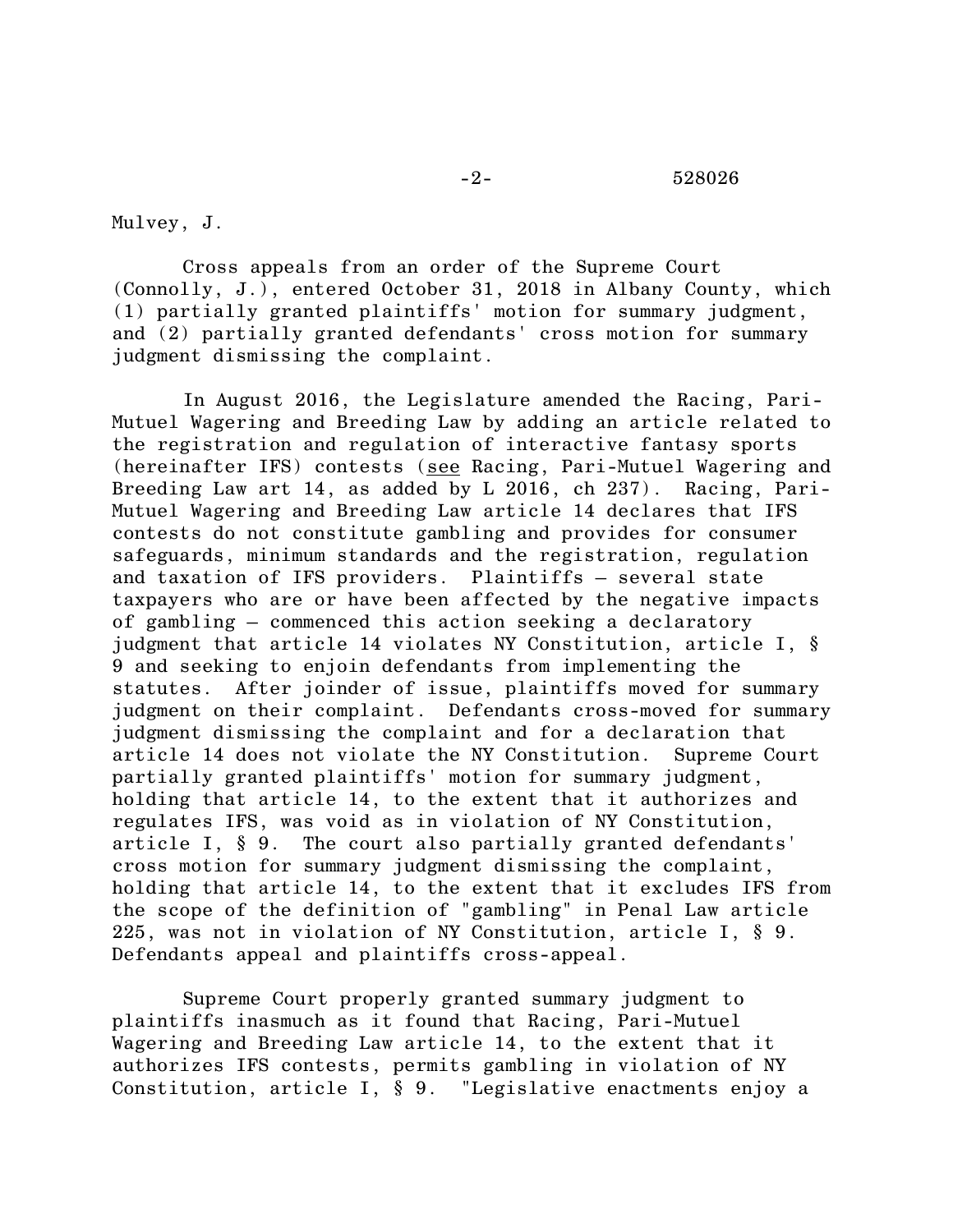strong presumption of constitutionality and parties challenging a duly enacted statute face the initial burden of demonstrating the statute's invalidity beyond a reasonable doubt" (Overstock.com, Inc. v New York State Dept. of Taxation & Fin., 20 NY3d 586, 593 [2013] [internal quotation marks, ellipsis, brackets and citations omitted], cert denied 571 US 1071 [2013]; see Schulz v State of N.Y. Exec., 138 AD3d 1197, 1201 [2016], appeal dismissed 27 NY3d 1123 [2016]; Matter of Concerned Home Care Providers, Inc. v State of New York, 108 AD3d 151, 154 [2013], <u>lv dismissed</u> 22 NY3d 946 [2013]). A

> "basic tenet of constitutional and statutory interpretation [is] that the clearest and most compelling indicator of the drafters' intent is the language itself. Resort must be had to the natural signification of the words employed, and if they have a definite meaning, which involves no absurdity or contradiction, there is no room for construction, and courts have no right to add to or take away from that meaning" (Hernandez v State of New York, 173 AD3d 105, 111 [2019] [internal quotation marks, brackets and citations omitted]; see Matter of King v Cuomo, 81 NY2d 247, 253 [1993]).

The dissent asserts that "our judicial inquiry is limited to deciding whether the Legislature rationally determined, after hearing and considering evidence, that IFS contests are not 'gambling' as defined under Penal Law § 225.00" (dissenting op at 12). The dissent implies that, in exercising our judicial function in this action, we are limited to reviewing the legislative record and determining whether the Legislature's determination was rational. The parties' submission of a statement of agreed-upon facts indicates that even they did not believe that the courts are so limited in what we can consider.

Further, the cases relied upon by the dissent mainly use this rationality standard to determine whether legislative actions violate the Equal Protection Clause or the Due Process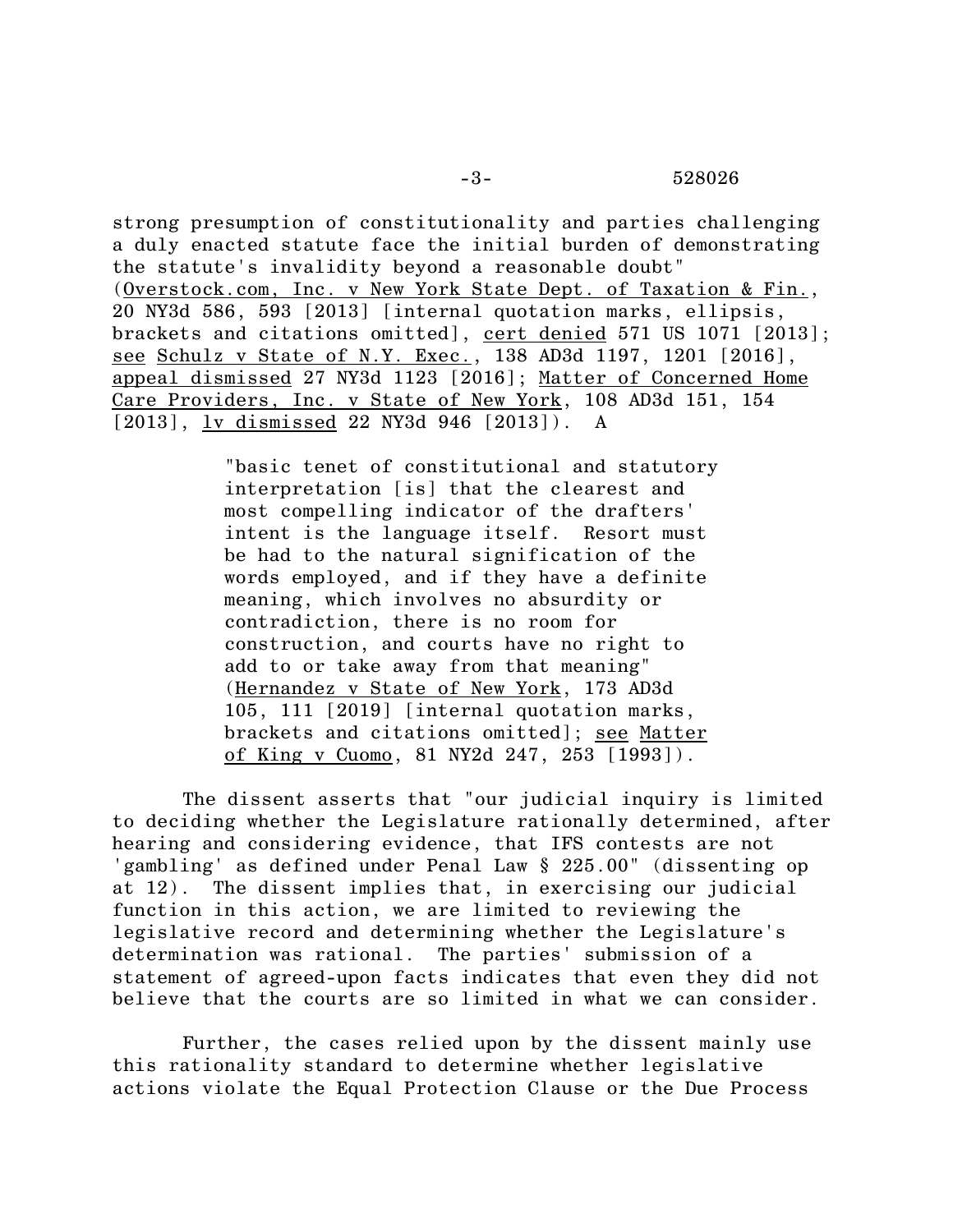Clause of the NY and US Constitutions (see e.g. United States v Carolene Products Co., 304 US 144, 154 [1938] [analyzing an equal protection challenge by determining whether a rational basis exists for the legislation whose constitutionality is attacked]; Old Dearborn Distributing Co. v Seagram-Distillers Corp., 299 US 183, 196 [1936]; Lincoln Bldg. Assoc. v Barr, 1 NY2d 413, 415 [1956], appeal dismissed 355 US 12 [1957]). In a more recent case, while addressing arguments other than equal protection challenges, the Court of Appeals – without mentioning the source of factual information relied upon, or that such information came from the legislative record or was before the Legislature (see Dalton v Pataki, 5 NY3d 243, 263-265 [2005], certs denied 546 US 1032 [2005]) – did not use the standard invoked by the dissent here, but instead simply interpreted the language of NY Constitution, article I, § 9 against legislative enactments to determine for itself whether the statutes violated that constitutional anti-gambling provision (id. at 263-265, 270-272; compare id. at 265-266 [addressing equal protection challenge under the standard utilized by the dissent herein]). We discern our judicial function here as more than simply reviewing the legislative record to see if any known or assumed facts could support the Legislature's choice, even if other evidence would also support the opposite choice (compare Matter of Marine Holdings, LLC v New York City Commn. on Human Rights, 31 NY3d 1045, 1047 [2018] [noting that courts must approve agency action that is supported by substantial evidence in the record, even where there is substantial evidence on both sides of the issue]); rather, our role is to examine and interpret the constitutional and statutory language, and to determine for ourselves whether the legislative enactment violates the explicit constitutional provision at issue (see Dalton v Pataki,  $5$  NY3d at  $264-265$ ).<sup>1</sup> We do not rule on the wisdom of the

Contrary to the dissent's assertion, we do not contend that Dalton "expanded our standard of review" (dissenting op at 13). Since long before that case, more than one standard of review has existed, and courts must select the proper one depending on the type of constitutional question involved (see e.g. Campaign for Fiscal Equity, Inc. v State of New York, 86 NY2d 307, 314 [1995] [noting application of different tests to equal protection challenges and a claim that legislation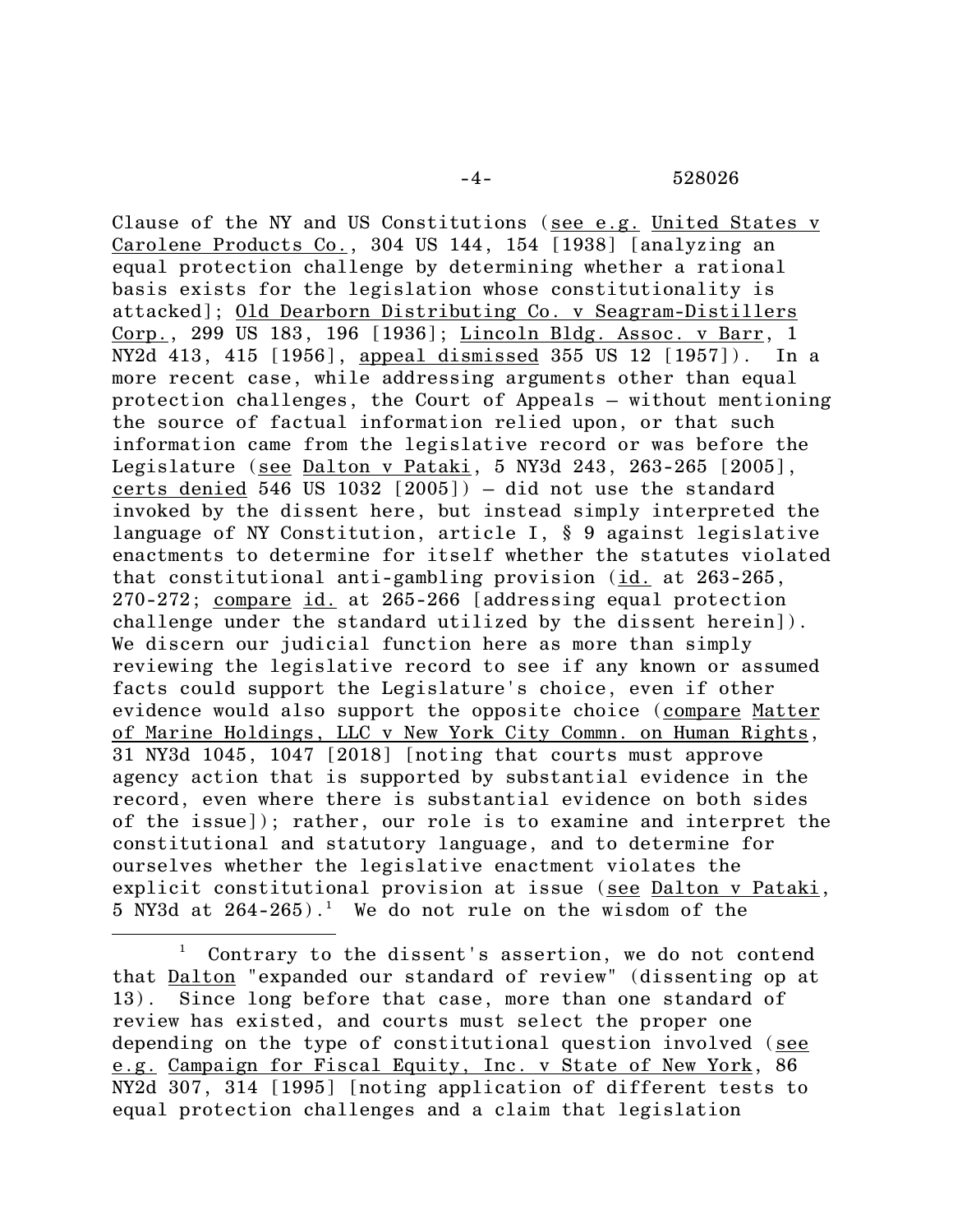-5- 528026

Legislature's enactment of laws, but on whether the NY Constitution prohibited the Legislature from enacting such laws.

In the law being challenged, the Legislature declared that IFS contests do not constitute gambling (see Racing, Pari-Mutuel Wagering and Breeding Law § 1400 [2]). Because "[p]ublic policy continues to disfavor gambling," exceptions to the constitutional prohibition on gambling must be strictly construed to ensure that they do not consume the rule itself (Ramesar v State of New York, 224 AD2d 757, 759 [1996], lv denied 88 NY2d 811 [1996]; see Molina v Games Mgt. Servs., 58 NY2d 523, 529 [1983]). As Supreme Court aptly observed, allowing the Legislature unfettered discretion to determine what is not gambling would render meaningless the constitutional prohibition on "lottery or the sale of lottery tickets, poolselling, book-making, or any other kind of gambling" (NY Const, art I, § 9 [1]) because this area would devolve to being governed by statutory law and not by the constitutional provision (see generally Dalton v Pataki, 11 AD3d 62, 90 [2004] [holding that the general definition of lotteries advanced by the defendants, which was consistent with all gambling, "would expand the constitutional exception permitting state-run lotteries to such an extent that it would swallow the general constitutional prohibition on gambling"], mod 5 NY3d 243 [2005], certs denied 546 US 1032 [2005]). Thus, IFS contests are not excluded from the constitutional meaning of "gambling" merely because the Legislature now says that it is so.

NY Constitution, article I, § 9 (1) provides that, aside from certain enumerated exceptions, "no lottery or the sale of lottery tickets, pool-selling, book-making, or any other kind of gambling . . . shall hereafter be authorized or allowed within this state; and the [L]egislature shall pass appropriate laws to

violated the NY Constitution's Education Article]; Board of Educ., Levittown Union Free School Dist. v Nyquist, 57 NY2d 27, 43-49[1982]). As noted above, in Dalton, the Court of Appeals applied different standards of review for equal protection challenges (Dalton v Pataki, 5 NY3d at 265-266) than it did for constitutional challenges requiring pure interpretation of the anti-gambling provision (id. at 263-265, 270-272).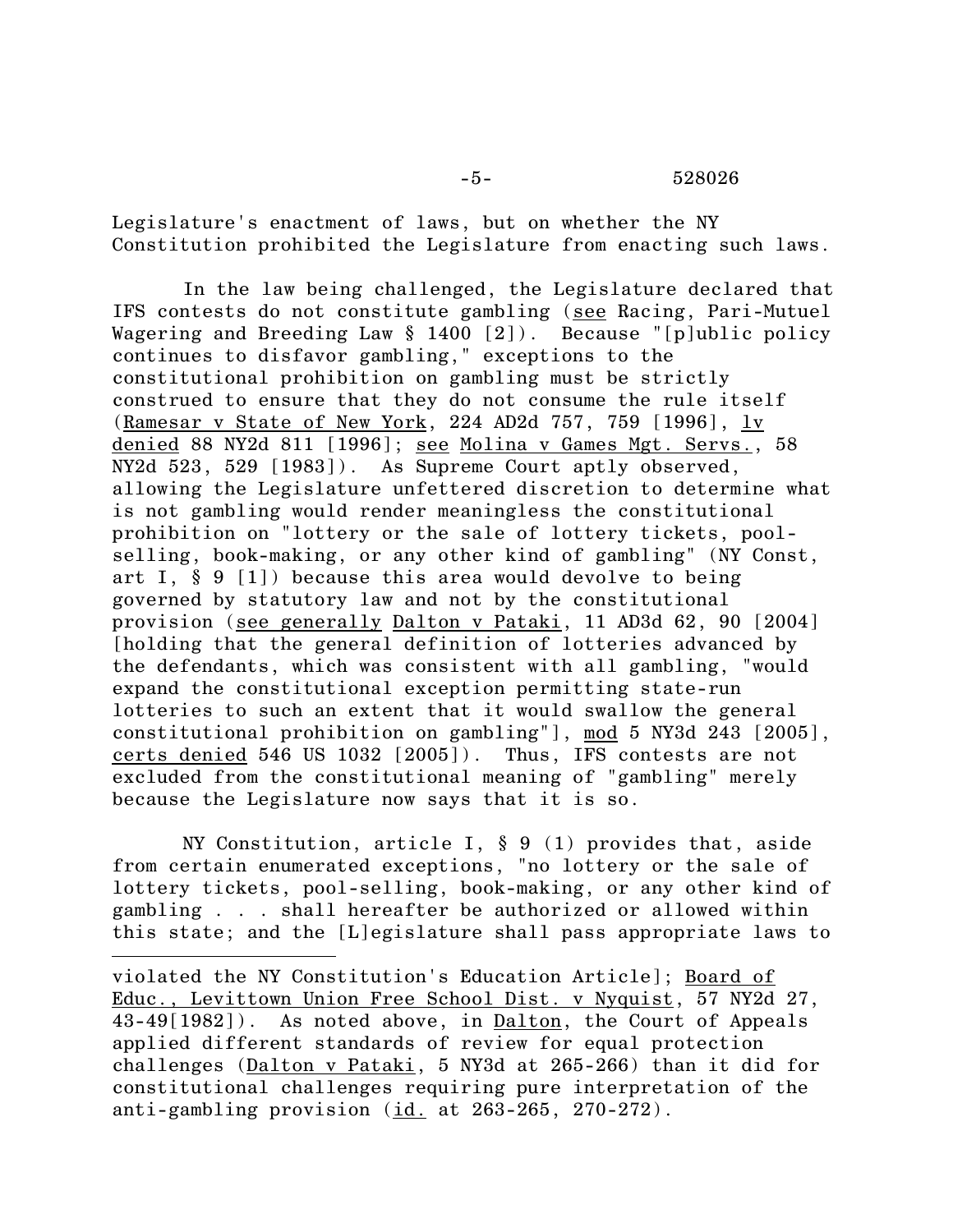prevent offenses against any of the provisions of this section."<sup>2</sup> The NY Constitution does not define the word "gambling." In 1965, many years before the rise in popularity of IFS, the Legislature defined "gambling" in the Penal Law (Penal Law § 225.00 [2]). According to that definition,

> "[a] person engages in gambling when he [or she] stakes or risks something of value upon the outcome of a contest of chance or a future contingent event not under his [or her] control or influence, upon an agreement or understanding that he [or she] will receive something of value in the event of a certain outcome" (Penal Law § 225.00 [2]).

"'Contest of chance' means any contest, game, gaming scheme or gaming device in which the outcome depends in a material degree upon an element of chance, notwithstanding that skill of the contestants may also be a factor therein" (Penal Law § 225.00  $[1]$ .

Although, at earlier points in this litigation, defendants conceded that these Penal Law definitions are appropriate to apply in interpreting the constitutional provision at issue here, defendants now contend that the statutory definition is broader than required under the NY Constitution. They assert that we should instead use the standard applied by the Court of Appeals in People ex rel. Ellison v Lavin (179 NY 164, 170-171 [1904]), namely, that "[t]he test of the character of the game is not whether it contains an element of chance or an element of skill, but which is the dominating element that determines the result of the game." Contrary to defendants' argument, the

Exceptions to the constitutional prohibition on gambling that have been approved by the people and are now enshrined in that constitutional provision include state-run lotteries with the proceeds going to support education, pari-mutuel wagering on horse races as prescribed by the Legislature, games of chance conducted by religious or charitable organizations, and "casino gambling at no more than seven facilities as authorized and prescribed by the [L]egislature" (NY Const, art I, § 9 [1]).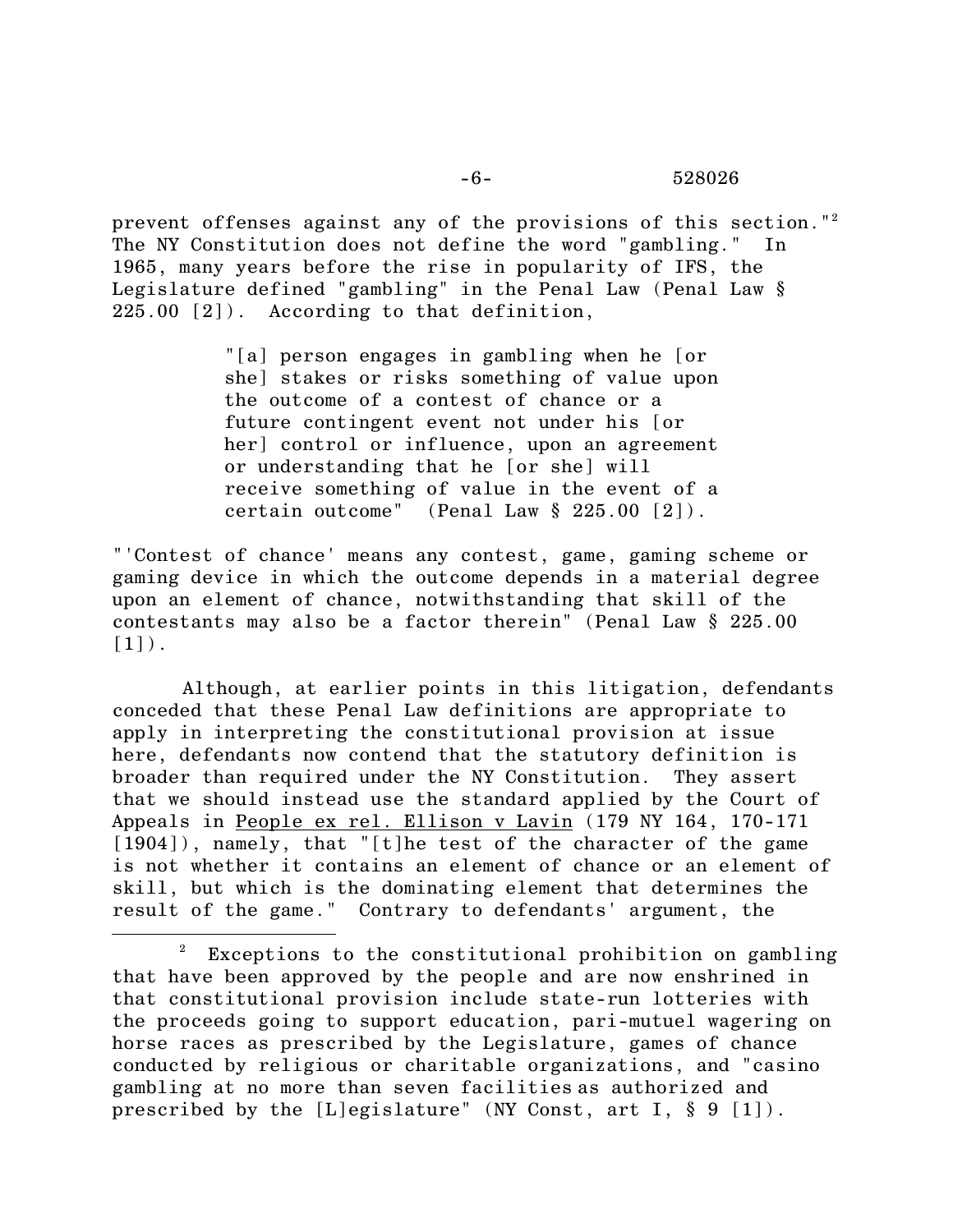Court of Appeals did not propound this as the, or even a, standard for determining whether something constituted gambling under the NY Constitution, as Ellison involved the interpretation of the statutory definition of "lottery" under the then-applicable Penal Law (id. at 168). Thus,

> "[t]he current definition of 'contest of chance,' does not require that the element of chance be the 'dominating element.' Rather, it is a 'contest of chance' when, notwithstanding that the skill of the contestants may be a factor in the outcome, the outcome depends in a 'material degree' upon an element of chance" (William D. Donnino, Practice Commentaries, McKinney's Cons Laws of NY, Penal Law § 225.00; see 1984 Ops Atty Gen No. 84-F1 at 8 [noting that "(a)n attentive reading of the 1965 Penal Law shows that the Legislature rejected (the Ellison) test in crafting" new Penal Law definitions]).

We find that the current Penal Law definition comports with the common understanding of the meaning of the constitutional prohibition and of the particular words "bookmaking" and "gambling" – at both the time of the prohibition's enactment and now. Therefore, we accept the Legislature's own definition of gambling, as included in the Penal Law since 1965, as the appropriate definition for courts to apply when interpreting that word in the pertinent constitutional provision (see Dalton v Pataki, 5 NY3d at 264 [seeking to determine the meaning of a term that is undefined in NY Constitution, article I, § 9 by looking first to the Penal Law definition of that term]; see also Matter of Plato's Cave Corp. v State Liq. Auth., 115 AD2d 426, 428 [1985] [applying Penal Law § 225.00 definitions relating to gambling offenses to provisions of the Alcoholic Beverage Control Law, which does not contain definitions of related terms], affd 68 NY2d 791 [1986]). It is undisputed that IFS contestants pay an entry fee (something of value) in hopes of receiving a prize (also something of value)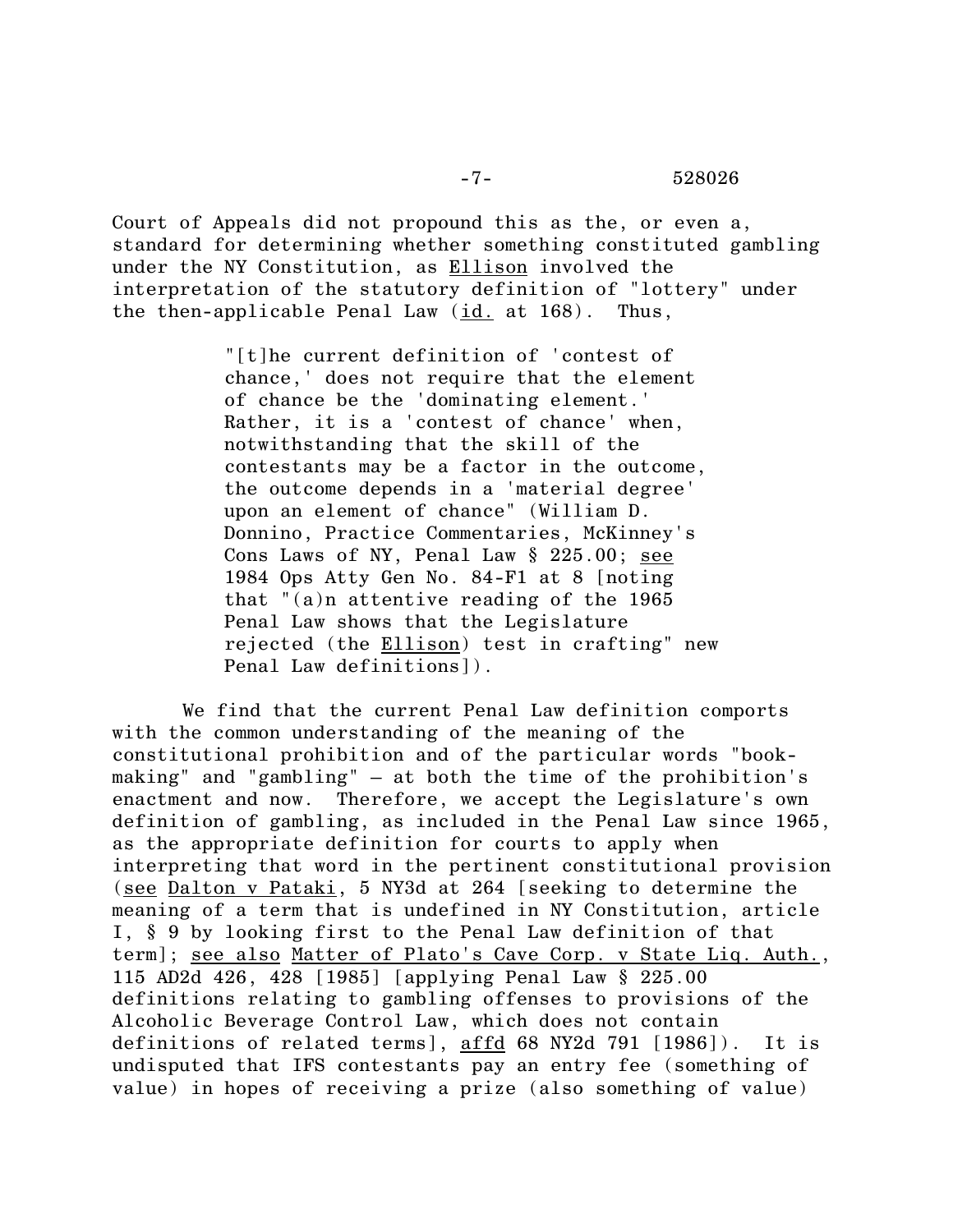#### -8- 528026

for performing well in an IFS contest. Therefore, such contests constitute gambling if their outcomes depend to "a material degree upon an element of chance, notwithstanding that skill of the contestants may also be a factor therein," such that they are contests of chance (Penal Law § 225.00 [1]), or if they depend on a "future contingent event not under [the contestants'] control or influence" (Penal Law § 225.00 [2]).

According to the statement of agreed-upon facts that was submitted by the parties regarding how IFS contests operate, online IFS providers offer their subscribers season-long, weekly, and daily online IFS contests. Participants in such contests select fantasy teams of real-world athletes and compete against other contestants based on a scoring system that awards points based on the performances of the selected individual athletes in actual sporting events that are held after the IFS contest is closed and no more participants may enter the contest. Participants in IFS contests may use, among other things, their sports knowledge and statistical expertise to determine how athletes individually, and their fantasy teams overall, are likely to perform in such sporting events. Participants cannot control how the athletes on their fantasy sports teams will perform in such sporting events, and the winnings paid to successful online IFS contestants come from the entry fees paid by all contestants.

For purposes of this discussion, we accept the information considered by the Legislature indicating that IFS contests are contests requiring skill. For example, research demonstrated that lineups chosen by actual contestants beat those chosen at random and contestants improve their performance over time. Additionally, a very small percentage of IFS contestants receive a very large percentage of the prize money, suggesting that the skills exercised by this small percentage of winners actually affects the outcome of these contests. Nevertheless, skill and chance are not mutually exclusive; they often coexist.<sup>3</sup> The determinative question is whether IFS contests involve a

<sup>3</sup> Indeed, the statutory definition of "contest of chance" acknowledges that skill may play a role in an activity that qualifies as gambling (see Penal Law § 225.00 [1]).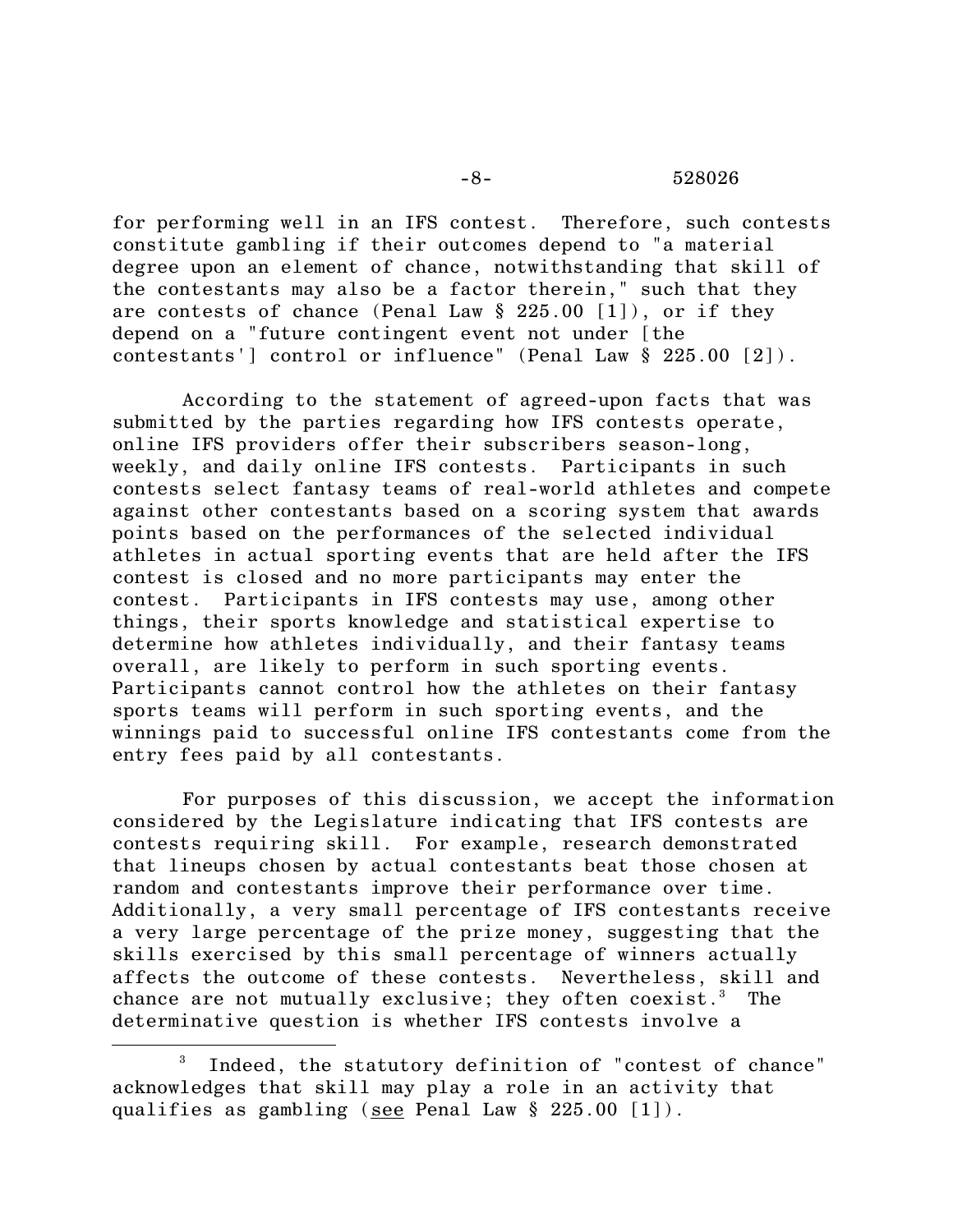#### -9- 528026

material degree of chance. According to the statement of agreed-upon facts, although participants in IFS contests may use their skill in selecting teams, they cannot control how the athletes on their IFS teams will perform in the real-world sporting events. For example, those performances could be affected by such disparate circumstances as, among other things, player injury or illness, unexpected weather conditions, poor officiating, a selected player having a particularly bad day or an unselected player having a surprisingly good day. In other words, the skill level of an IFS contestant cannot eliminate or outweigh the material<sup>4</sup> role of chance in IFS contests. Thus, we agree with Supreme Court's interpretation and finding that plaintiffs met their burden to demonstrate beyond a reasonable doubt that Racing, Pari-Mutuel Wagering and Breeding Law article 14, to the extent that it authorizes or regulates IFS (see Racing, Pari-Mutuel Wagering and Breeding Law §§ 104 [23]; 1400 [1], [3]; 1402-1411), is unconstitutional because it violates the prohibition against gambling in NY Constitution, article I,  $§ 9.$ 

However, we preserve Racing, Pari-Mutuel Wagering and Breeding Law § 1412, which states that "[t]he conduct of unregistered [IFS] contests is prohibited." Because, due to our invalidation of most of Racing, Pari-Mutuel Wagering and Breeding Law article 14, no IFS contests can now be registered, section 1412 is consistent with the NY Constitution's prohibition on gambling inasmuch as the statute prohibits IFS contests.

Now that we have upheld Supreme Court's invalidation of the majority of Racing, Pari-Mutuel Wagering and Breeding Law article 14, we must determine whether the court properly upheld the portion of that article that excludes IFS contests from the scope of the definition of gambling in Penal Law § 225.00 (see

<sup>&</sup>lt;sup>4</sup> The dissent cites evidence that was before the Legislature wherein certain witnesses opined that the degree of chance involved in IFS contests is not material. We, however, reject the notion that materiality can be quantitatively determined. In our view, the question of whether the element of chance is material is a qualitative determination.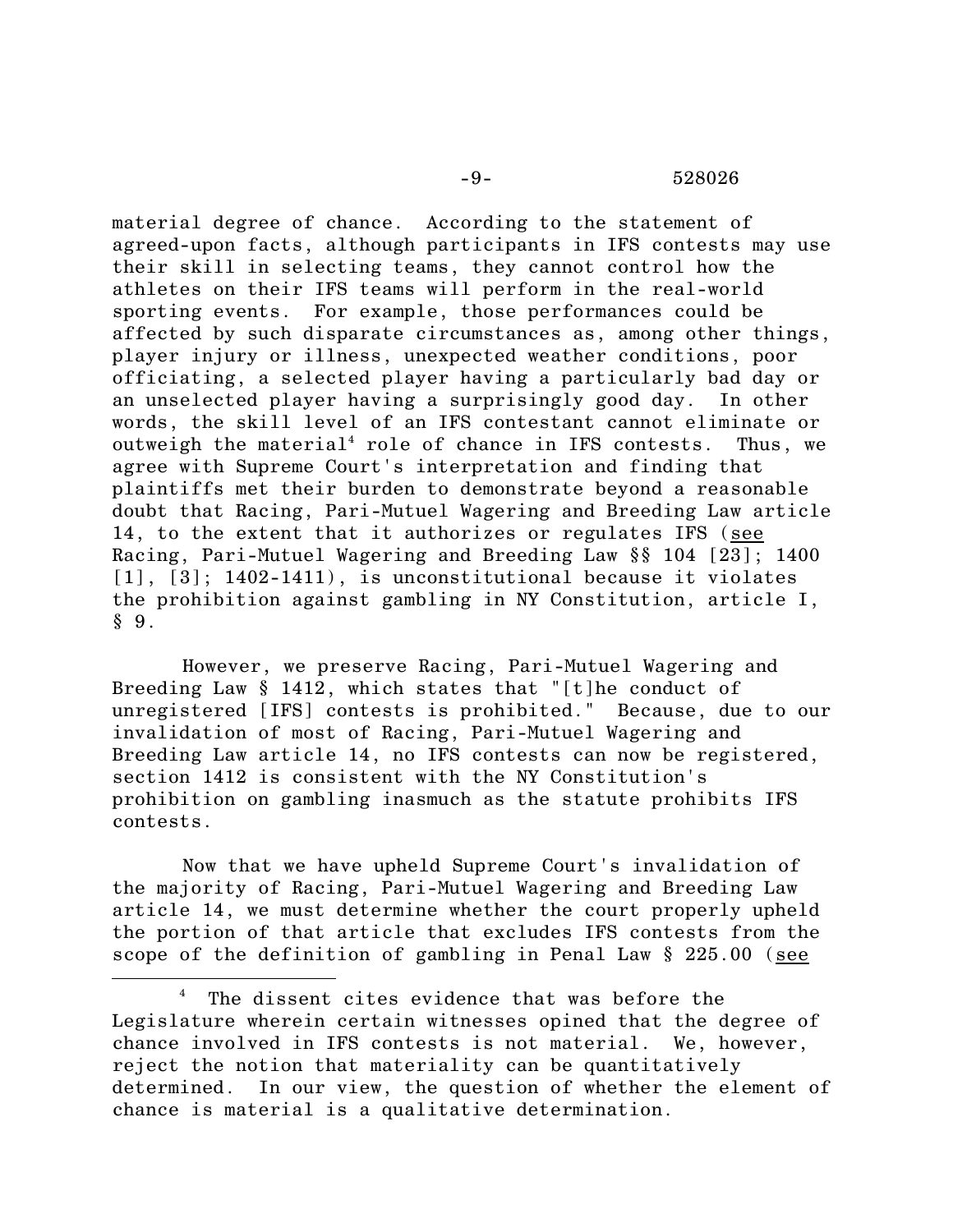Racing, Pari-Mutuel Wagering and Breeding Law § 1400 [2]). More specifically, we must determine whether the decriminalization provision violates the NY Constitution and, if not, is it possible or proper to salvage that provision or must the entirety of article 14 be invalidated.

As quoted earlier, the relevant part of NY Constitution, article I, § 9 states that "no lottery or the sale of lottery tickets, pool-selling, book-making, or any other kind of gambling . . . shall hereafter be authorized or allowed within this state; and the [L]egislature shall pass appropriate laws to prevent offenses against any of the provisions of this section" (NY Const, art I, § 9 [1]). This provision "was not intended to be self-executing . . . as it expressly delegates to the [L]egislature the authority, and requires it<sup>[1]</sup>, to enact such laws as it shall deem appropriate to carry it into execution" (People ex rel. Sturgis v Fallon, 152 NY 1, 11 [1897]). For example, the Court of Appeals upheld the Legislature's decriminalization of wagering at licensed horse tracks (which, at that time, was not yet permitted under an exception to NY Constitution, article I, § 9), noting that

> "[t]he authority to prescribe the punishment for the offenses mentioned in that provision of the Constitution is expressly conferred upon the [L]egislature, which necessarily included a delegation to it of the power and authority to increase or decrease the punishment for offenses of that character to such an extent as the [L]egislature deemed proper"  $(id. at 10)$ .

An activity can be prohibited without being criminalized (see e.g. id. [discussing a statute that prohibited certain wagering and provided that the sole penalty would be a civil forfeiture of the sum wagered]; Penal Law § 221.10, as amended by L 2019, ch 131, § 2 [prohibiting unlawful possession of more than one ounce of marihuana as a violation, not a crime]). As NY Constitution, article I, § 9 grants the Legislature the authority to pass laws that it deems appropriate to further the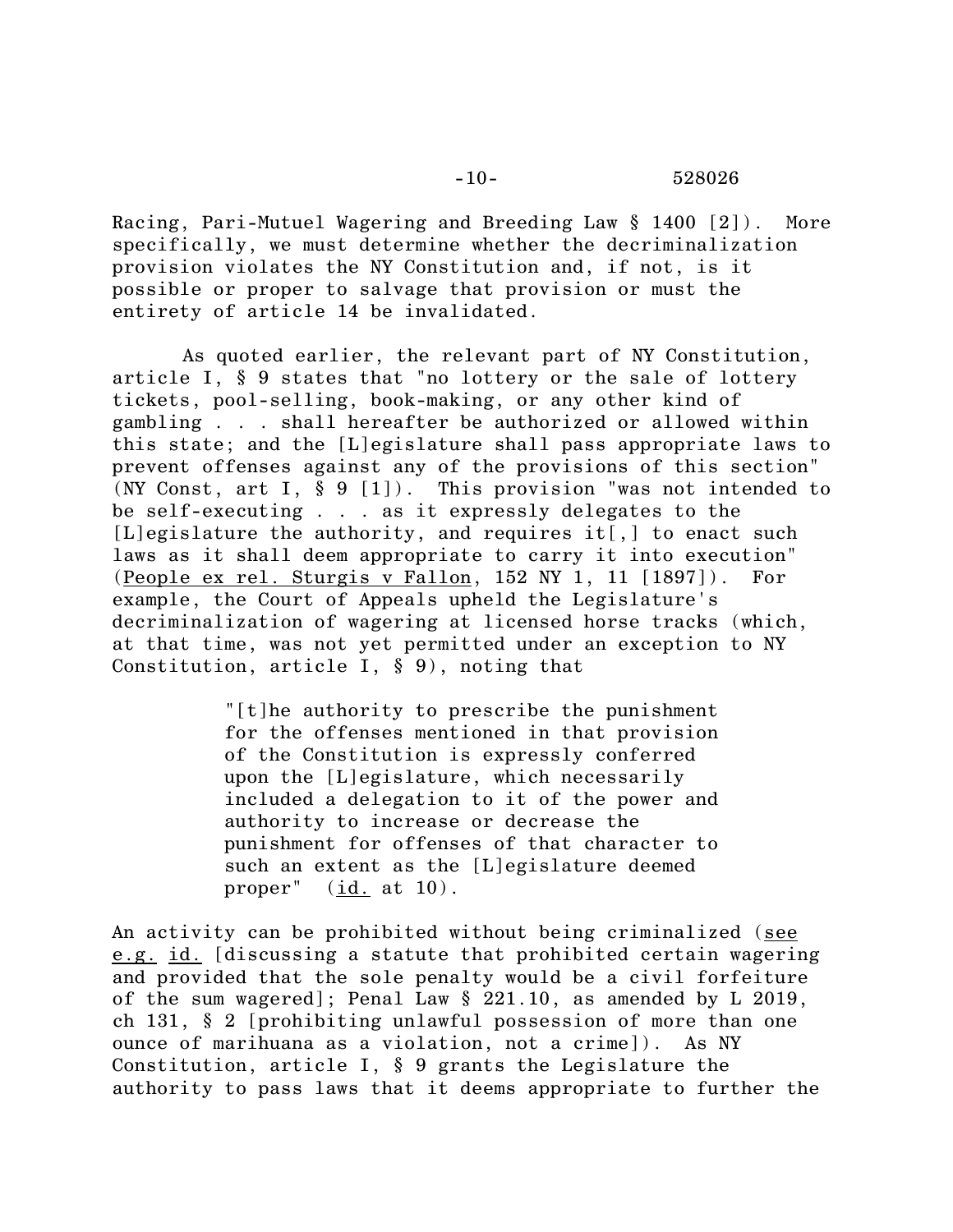purposes of that constitutional provision, including laws that decrease penalties previously imposed, courts may not substitute their own judgment of what they deem "appropriate or sufficient to prevent such [gambling] offenses" (People ex rel. Sturgis v Fallon, 152 NY at 10). Thus, the Legislature's enactment of the provision of Racing, Pari-Mutuel Wagering and Breeding Law article 14 removing IFS from the Penal Law definition of gambling did not, by itself, violate the NY Constitution.

As to whether a portion of Racing, Pari-Mutuel Wagering and Breeding Law article 14 can be severed,

> "[t]he answer depends on whether the [L]egislature, if partial invalidity had been foreseen, would have wished the statute to be enforced with the invalid part exscinded, or rejected altogether. If removing particular provisions while leaving the remainder intact would result in a law the Legislature would not have intended, the entire statute must be stricken" (Matter of Hynes v Tomei, 92 NY2d 613, 627 [1998] [internal quotation marks and citations omitted], cert denied 527 US 1015 [1999]; see People v On Sight Mobile Opticians, 24 NY3d 1107, 1109 [2014]; CWM Chem. Servs., L.L.C. v Roth, 6 NY3d 410, 423 [2006]).

Supreme Court upheld the part of article 14 that provides that, "[b]ased on the findings in [Racing, Pari-Mutuel Wagering and Breeding Law  $\S$  1400 (1)]" – including that IFS contests are not games of chance – "the [L]egislature declares that [IFS contests do] not constitute gambling in New York state as defined in [Penal Law article 225]" (Racing, Pari-Mutuel Wagering and Breeding Law  $\S$  1400 [2]). We recognize that the Legislature was sympathetic to and supportive of IFS participants (see e.g. Racing, Pari-Mutuel Wagering and Breeding Law § 1400 [3]). Nevertheless, we have rejected the Legislature's explicitly stated basis for the removal of IFS from the Penal Law definition of gambling (see Racing, Pari-Mutuel Wagering and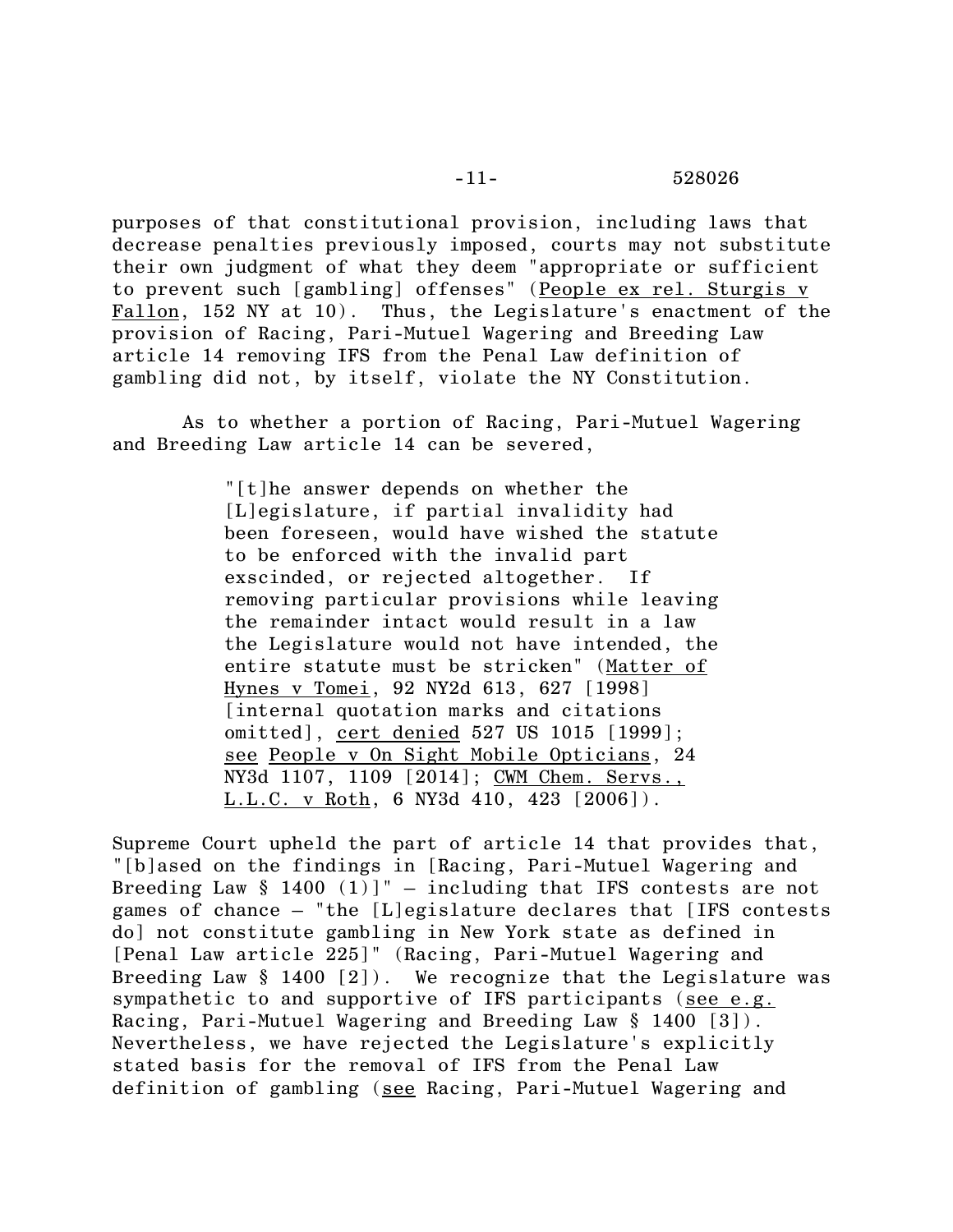Breeding Law § 1400 [1]). Moreover, as part of the same legislation that decriminalized IFS, the Legislature clearly intended that IFS contests be heavily regulated (see Racing, Pari-Mutuel Wagering and Breeding Law §§ 1400 [3]; 1402-1406). Hence, we conclude that the Legislature, if it had envisioned the possibility that courts would invalidate the majority of article 14, would not have wished to preserve the decriminalization of IFS located in Racing, Pari-Mutuel Wagering and Breeding Law  $\S$  1400 (2). Thus, we refuse to sever that provision, and invalidate it as well.

Garry, P.J., Clark and Reynolds Fitzgerald, JJ., concur.

Pritzker, J. (dissenting).

Because it is my opinion that the amendment to the Racing, Pari-Mutuel Wagering and Breeding Law relating to interactive fantasy sports (hereinafter IFS) contests (see Racing, Pari-Mutuel Wagering and Breeding Law art 14, as added by L 2016, ch 237) was constitutionally enacted, I respectfully dissent. To begin, one cannot disagree that our judicial inquiry is limited to deciding whether the Legislature rationally determined, after hearing and considering evidence, that IFS contests are not "gambling" as defined under Penal Law § 225.00 (see Lincoln Bldg. Assoc. v Barr, 1 NY2d 413, 417-418 [1956], appeal dismissed 355 US 12 [1957]). Bearing in mind that our inquiry is narrow, it is my opinion that Racing, Pari-Mutuel Wagering and Breeding Law article 14 was constitutionally enacted because the legislative record supports that the outcome in an IFS contest neither depends upon (1) a "material degree upon an element of chance" nor (2) "a future contingent event not under [the contestants'] control or influence" (Penal Law § 225.00 [1], [2]). As such, the lawmakers properly determined that an IFS contest is not a constitutionally prohibited gambling activity and our decidedly non de novo inquiry ends (see Lincoln Bldg. Assoc. v Barr, 1 NY2d at  $417-418$ ).<sup>1</sup> Although this ultimate

It is important to note that the Legislature found that IFS contests are not gambling and thus did not need to "exempt" them from the gambling prohibition contained in NY Constitution,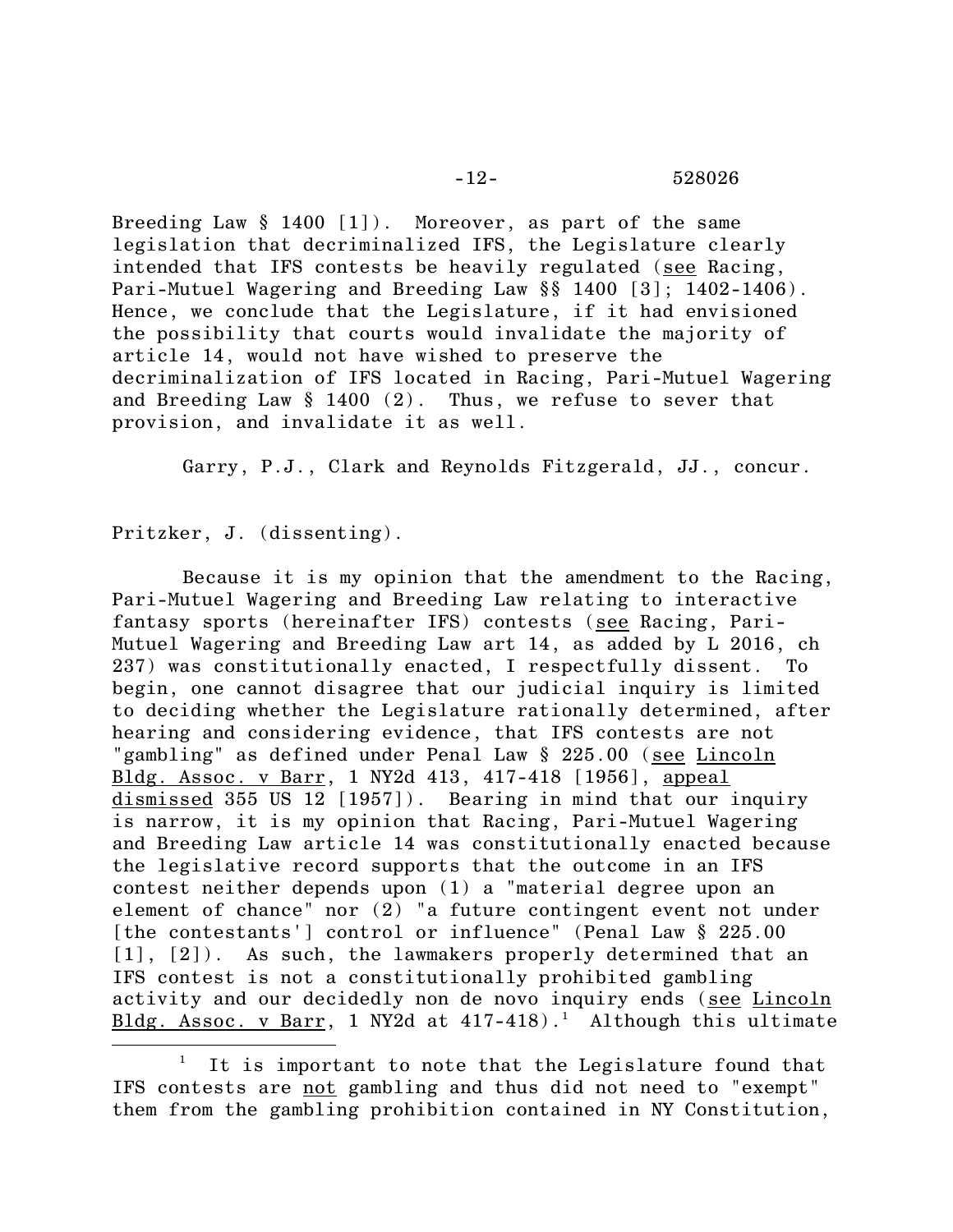finding is certainly debatable – and was debated by the Legislature – absent irrationality, whether we would vote "no" on the floor of the Legislature is unrelated to our circumscribed judicial function and review of this particular law,<sup>2</sup> which neither encroaches upon a fundamental right nor affects a protected class (see e.g. Lincoln Bldg. Assoc. v Barr, 1 NY2d at 415; compare Randall v Sorrell, 548 US 230, 241 [2006]; Califano v Westcott, 443 US 76, 78 [1979]; Hernandez v State of New York, 173 AD3d 105, 114 [2019]). Similarly, plaintiffs' differing opinions as to the core issues, even if, as judges, we were to agree with them, cannot crest the steep summit required to declare the legislation facially

article I, § 9. As such, the cases relied upon by the majority, which suggest that the challenged statute must be strictly construed, are inapposite, as they involve activities that are clearly gambling, such as the lottery, which were exempted by the Legislature (cf. Ramesar v State of New York, 224 AD2d 757, 759 [1996], lv denied 88 NY2d 811 [1996]; Molina v Games Mgt. Servs., 58 NY2d 523, 529 [1983]; Dalton v Pataki, 11 AD3d 62, 80 [2004], mod 5 NY3d 243 [2005], certs denied 546 US 1032 [2005]). Further, the majority contends that Dalton v Pataki (5 NY3d 243 [2005], certs denied 546 US 1032 [2005]) expanded our standard of review, because the Court of Appeals "simply interpreted the language of NY Constitution, article I, § 9 against legislative enactments to determine for itself whether the statutes [at issue] violated [the] constitutional anti-gambling provision" (majority op at 4, citing Dalton v Pataki, 5 NY3d at 270-272). However, the cited portion of that decision is inapposite because there was specific documentary evidence, particularly a Mega Millions agreement and the Tax Law, which refuted the plaintiffs' claims of unconstitutionality (id. at 270-272). As such, there was no need for the Court to review the legislative record.

<sup>2</sup> Our judicial function and review is constitutionally mandated in part by the separation of powers (see generally Campaign for Fiscal Equity, Inc. v State of New York, 8 NY3d 14, 28 [2006]; Cohen v State of New York, 94 NY2d 1, 8 [1999]; Hussein v State of New York, 81 AD3d 132, 134 [2011], affd 19 NY3d 899 [2012]).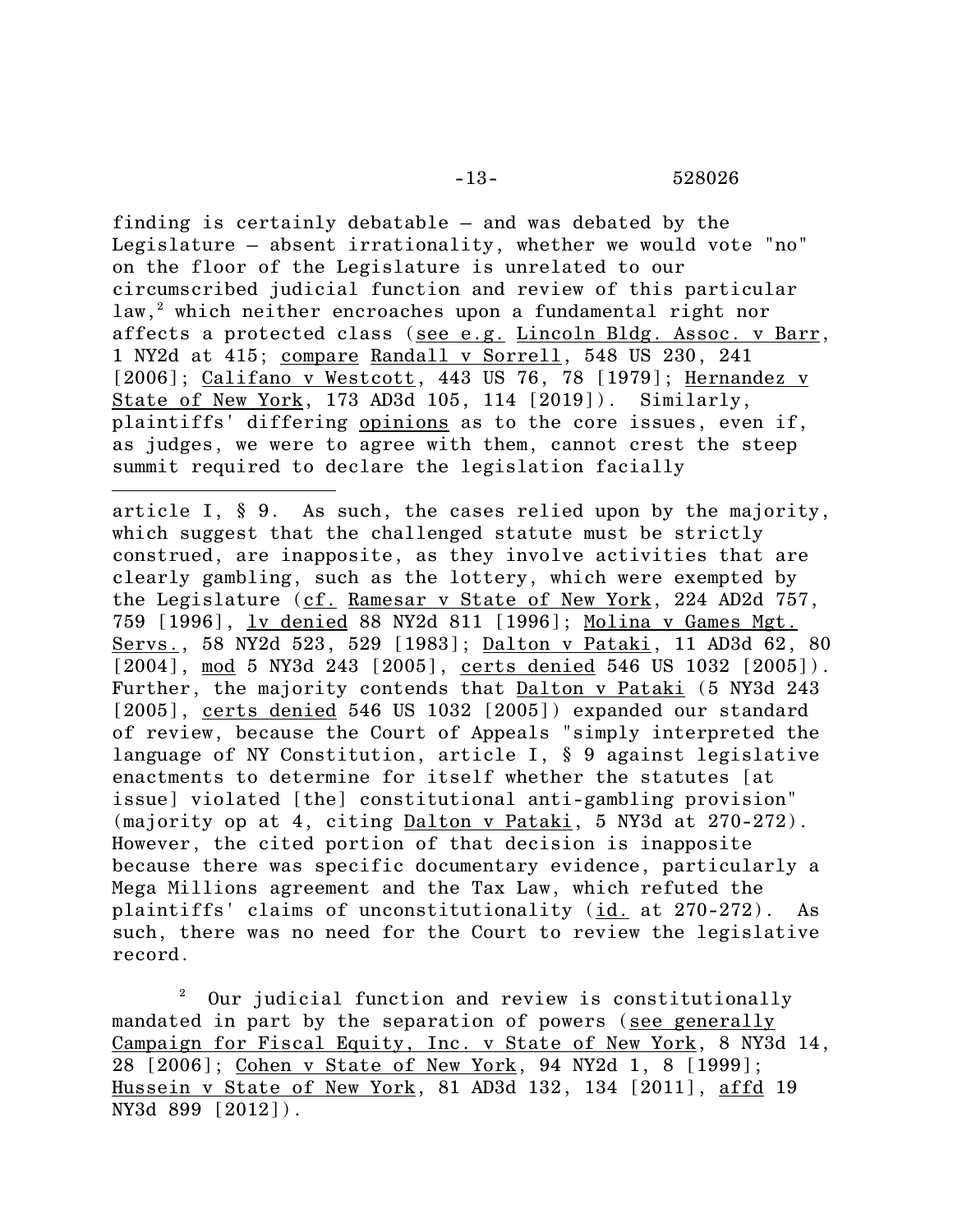unconstitutional. Simply stated, our inquiry rests solely on whether the Legislature rationally found that IFS contests are not gambling when enacting Racing, Pari-Mutuel Wagering and Breeding Law article 14.

In this vein, there is no dispute that legislative enactments enjoy a strong presumption of constitutionality (see Cohen v State of New York, 94 NY2d 1, 8 [1999]; Schulz v State of N.Y. Exec., 138 AD3d 1197, 1200-1201 [2016], appeal dismissed 27 NY3d 1123 [2016]), and opponents must surmount the heavy burden to establish the statute's unconstitutionality "beyond a reasonable doubt" (Matter of Moran Towing Corp. v Urbach, 99 NY2d 443, 448 [2003] [internal quotation marks omitted]). Plaintiffs, in mounting a facial constitutional challenge, "bear the burden to demonstrate that[,] 'in any degree and in every conceivable application,' the law suffers wholesale constitutional impairment" (Cohen v State of New York, 94 NY2d at 8, quoting McGowan v Burstein, 71 NY2d 729, 733 [1988]). Facial challenges to statutes are disfavored (see Washington State Grange v Washington State Republican Party, 552 US 442, 450 [2008]; People v Stuart, 100 NY2d 412, 422 [2003]), and, where the Legislature engaged in "line-drawing" within gray areas (FCC v Beach Communications, Inc., 508 US 307, 315 [1993]), such as comparing the elements of chance and skill involved in the outcome of an IFS contest, "restraints on judicial review have added force" (id.).

While the presumption of constitutionality is not irrebuttable (see Defiance Milk Prods. Co. v Du Mond, 309 NY 537, 541 [1956]), and "courts may scrutinize the basis of legislative enactments predicated upon the existence of a particular state of facts" (Lincoln Bldg. Assoc. v Barr, 1 NY2d at 415; see Defiance Milk Prods. Co. v Du Mond, 309 NY at 541), "[w]here[, as here,] the question of what the facts establish is a fairly-debatable one, we accept and carry into effect the opinion of the Legislature" (Old Dearborn Distributing Co. v Seagram-Distillers Corp., 299 US 183, 196 [1936]; Matter of Stubbe v Adamson, 220 NY 459, 469 [1917]). As such, courts may not substitute their judgment for that of the Legislature so long as there is "any state of facts either known or which could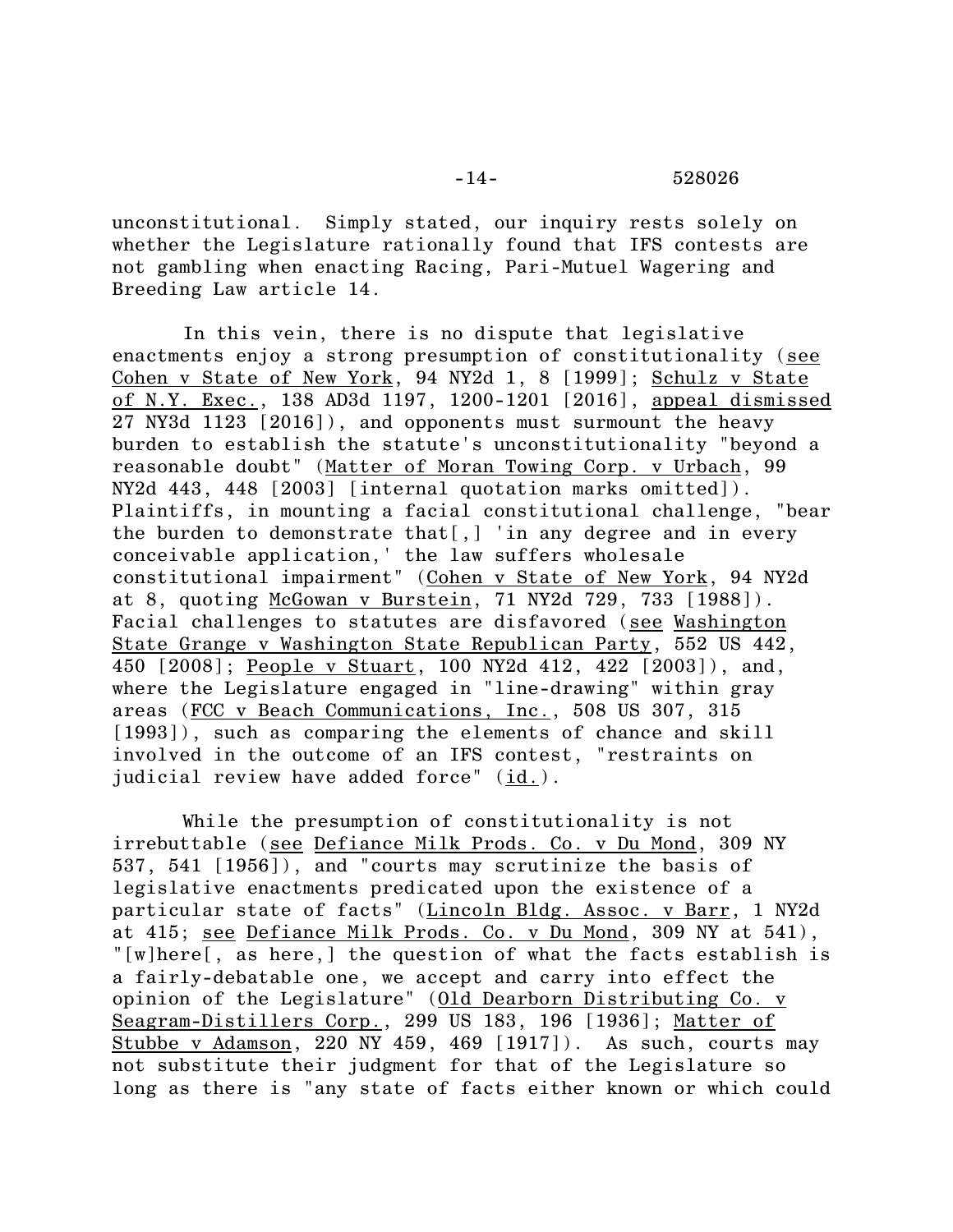reasonably be assumed" that support the legislative decision to act (United States v Carolene Products Co., 304 US 144, 154 [1938]; see East New York Sav. Bank v Hahn, 326 US 230, 234 [1945]; South Carolina Highway Dept. v Barnwell Brothers, Inc., 303 US 177, 191 [1938]). Of course, we are the ultimate arbiters of constitutionality (United States v Morrison, 529 US 598, 614 [2000]; Campaign for Fiscal Equity, Inc. v State of New York, 8 NY3d 14, 28 [2006]), and, as such, Racing, Pari-Mutuel Wagering and Breeding Law article 14 is not immune from judicial scrutiny. Thus, I agree with the majority that "IFS contests are not excluded from the constitutional meaning of 'gambling' merely because the Legislature now says that it is so" (majority op at 5). However, here, no such political ipse dixit was afoot, as the record demonstrates with vigor that the lawmakers, without caprice, acted rationally, carefully and with measured consideration.<sup>3</sup>

Before exploring the record, one must be mindful of the respective burdens that the parties carry on these cross motions. It is my opinion that plaintiffs failed to meet their prima facie burden of establishing that Racing, Pari-Mutuel Wagering and Breeding Law article 14 was facially unconstitutional beyond a reasonable doubt. Their submissions were almost entirely dehors the legislative record and consisted of, among other things, (1) affidavits from plaintiffs Jennifer White and Charlotte Wellins wherein they detail the sad impact that gambling has had on their lives,<sup>4</sup> (2) a copy of the Laws of 1895 (ch 572), amending former Penal Law § 351, (3) copies of a settlement agreement entered into by the Office of the Attorney General of the State of New York and FanDuel, Inc., (4) a copy

In my view, the only ipse dixit that has been propounded is that of plaintiffs, who assert their own opinions as facts, but at the same time brand opposing opinions as fiction. This framing – conflating fact and opinion – is however needed to advance their notion that the enactment is facially unconstitutional.

As social concerns are within the sole province of the Legislature (see Boreali v Axelrod, 71 NY2d 1, 13 [1987]), to the extent the affidavits are probative, neither references IFS.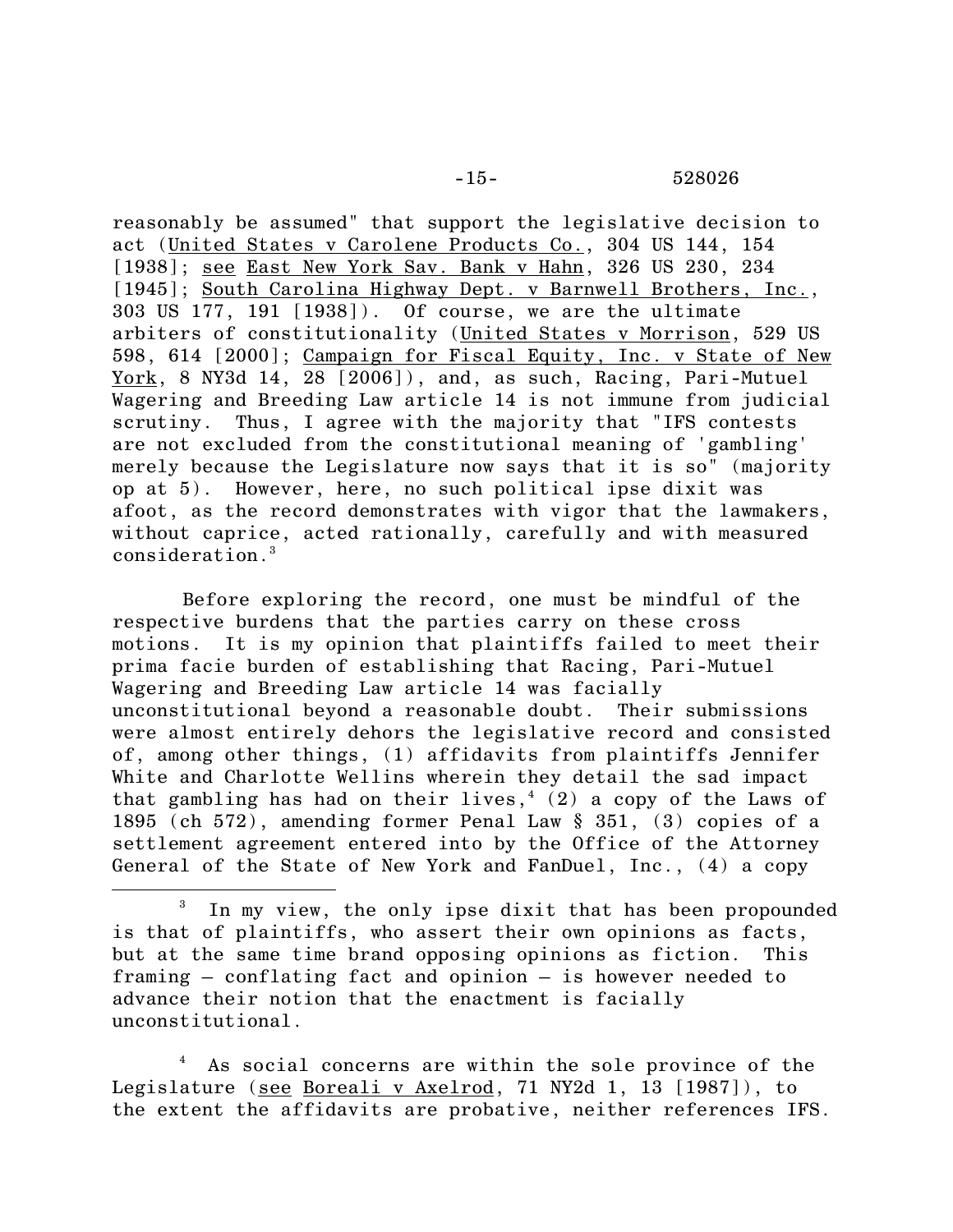### -16- 528026

of a New York Times crossword puzzle and solution thereto and  $(5)$  the 2016 annual report of the New York Gaming Commission.<sup>5</sup> The opinions contained therein are both interesting and heartfelt, but they are nothing more than that, opinions. While raising legitimate legal questions and important social concerns, they do little more than establish that the Legislature, in finding that IFS contests are not gambling, reached different conclusions, which is a woefully inadequate foundation to meet their burden of establishing beyond a reasonable doubt that Racing, Pari-Mutuel Wagering and Breeding Law article 14 is facially unconstitutional. $6$ 

In my view, the opinions offered by plaintiffs, while challenging the basis of the Legislature's findings, were insufficient to shift the burden to defendants to prove the constitutionality of Racing, Pari-Mutuel Wagering and Breeding Law article 14. Further, even if the burden was somehow shifted, to defeat summary judgment, it would not be defendants' burden to disprove plaintiffs' opinions, but rather to offer a rational contrary opinion based upon the Legislature's review of the information before it (see generally Lincoln Bldg. Assoc. v Barr, 1 NY2d at 419-420). Here, the Legislature's judgment necessarily involved determining whether an IFS contest is a "game of chance" and, as such, analyzing whether the degree of chance is "material" in determining the outcome of an IFS contest. Because it is not seriously disputed that an IFS contest involves a high degree of skill, as was found by Supreme Court, then determining whether the degree of chance inherent in an IFS contest is "material" presented a difficult and nuanced

<sup>5</sup> Contrary to the majority's characterization, I do not believe we are "limited to reviewing the legislative record" (majority op at 3), but it is undoubtedly a crucial part of our review.

Plaintiffs' argument would have teeth if, for example, the Legislature found that roulette is not gambling – which is a patently unsupportable opinion given that the game is randomly determined by chance – or if the Penal Law required only "a" degree of chance.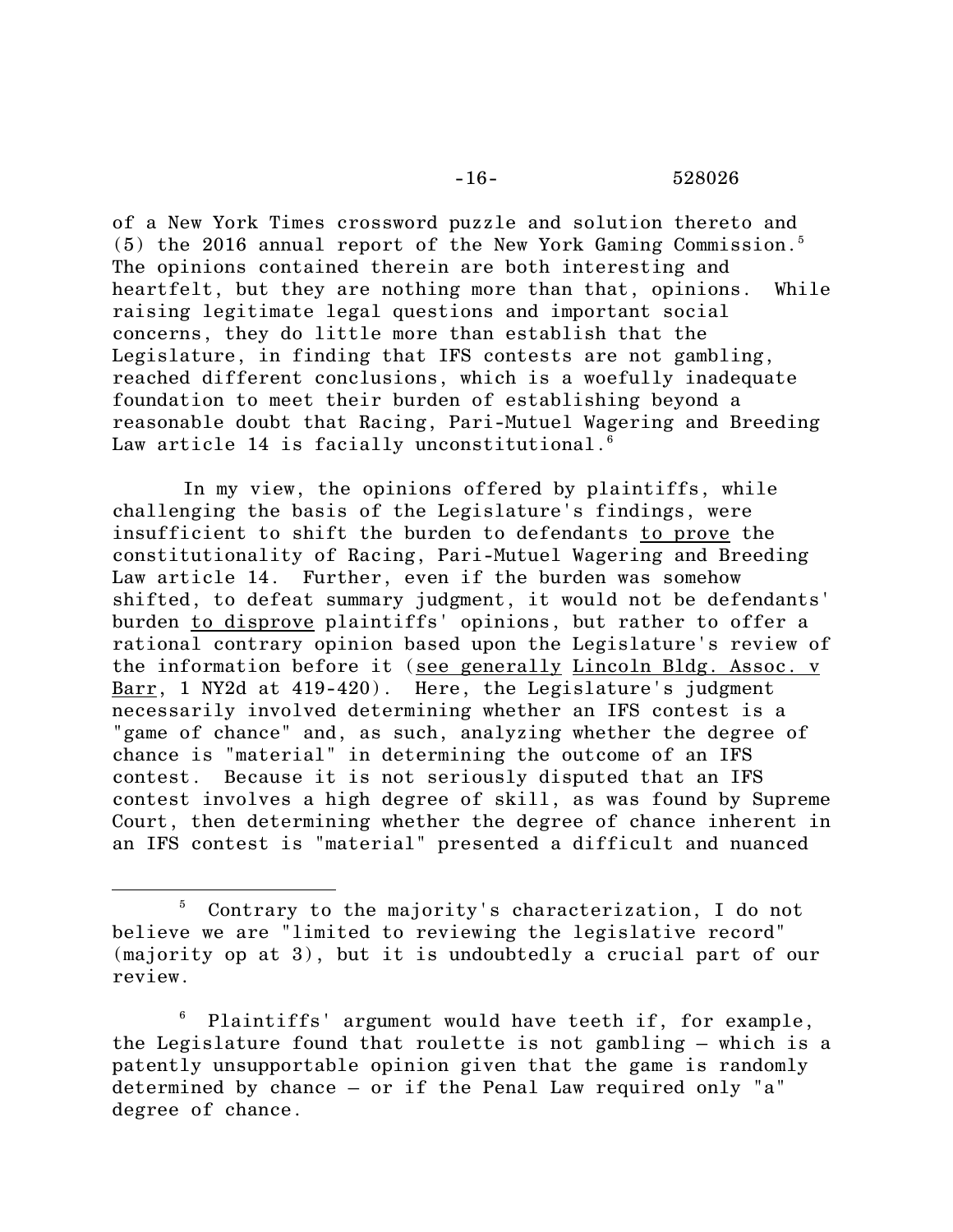question for the Legislature.<sup>7</sup> And, although it may have been rational to determine that the amount of chance in an IFS contest is material, as did some of the legislators who voted against the bill, it was not at all unreasonable, based upon the legislative record, to conclude otherwise. The difference is that the legislation bears the imprimatur and presumption of constitutionality and, thus, summary judgment should not have been granted in favor of plaintiffs.

As to defendants' cross motion for summary judgment, which Supreme Court partially denied, we turn first to the legislative record. On December 8, 2015, the Assembly Standing Committee on Racing and Wagering and the Consumer Affairs and Protection Legislative Commission duly noticed and held a lengthy public hearing regarding IFS in which 11 witnesses testified and were subject to questions from the floor. The lawmakers heard from IFS advocates, as well as those who were opposed to the legislation. In addition, the Senate, Assembly and respondent Governor received many written submissions relevant to the issues at hand, including support from professional sports teams, which are traditionally opposed to sports betting. Notably, the Legislature considered, debated and made detailed findings on the salient issues raised by plaintiffs. Indeed, the Legislature considered a broad range of evidence concerning the critical issue of the amount of skill and chance that is involved in influencing the outcome of IFS contests. The record reveals that different lawmakers reached different conclusions as to this very issue. In fact, some legislators analogized IFS to day trading, while others believed the activity was more akin to sports betting. These competing opinions were the function of the rational consideration of opposing views, resulting in

Materiality is an amorphous term and the difficulty in utilizing this ambiguous standard has been recognized in the commentary to Penal Law § 225.00, which states that "[t]he modernization of the definition of 'a contest of chance' has not, however, made it easier for courts to discern whether a game is a contest of chance" (William C. Donnino, Practice Commentary, McKinney's Cons Laws of NY, Book 39, Penal Law § 225.00 at 356 [2008 ed]).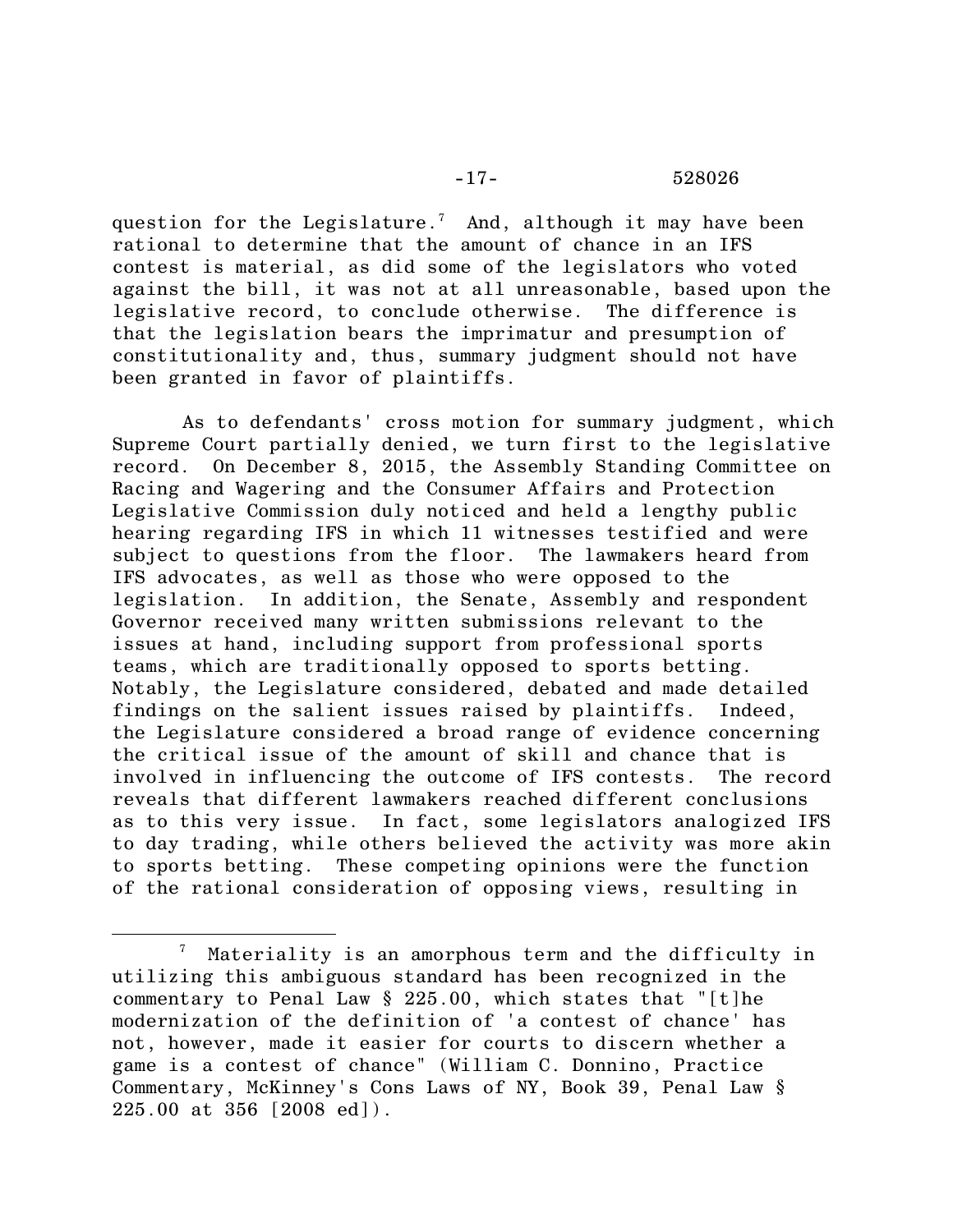### -18- 528026

the legitimate findings of fact that formed the cornerstone of Racing, Pari-Mutuel Wagering and Breeding Law article 14.

Although there was a great deal of evidence as to the predominance of skill inherent in an IFS contest, notably, there was also evidence, both written and oral, that "[c]hance is overwhelmingly immaterial in the probability of winning . . . fantasy games."<sup>8</sup> In addition, in distinguishing between systemic chance random-type games and IFS, one witness testified that

> "fantasy sports are played by considering a number of interlocking and often shifting factors through strategic risk taking and decision making [which] help predict an abnormally diverse set of future events. This difference – the lack of systemic chance [–] is why [IFS contests] are not gambling and why chance is not a material element in the outcome of [IFS] contests."

An Assembly Member directly raised the issue of materiality with another IFS advocate, who stated that "the degree of chance comes nowhere close to material for daily fantasy sports." Although the Legislature was free to disregard this evidence, our own inquiry is more circumspect; we must ask ourselves this question – whether, after due consideration, was the conclusion drawn by the vast majority of legislators rational? In my opinion it was and, as such, the Legislature could, and did, reasonably determine that the outcome of an IFS contest does not depend, to a material degree, on chance, and the activity is not gambling under that category.

Similarly, the legislative record amply supports the finding that IFS contests are not games of chance under Penal Law § 225.00 (2) because, although the participants do pay an

 $8$  The speaker was quoting a study conducted by the former Chair of the Department of Statistics at Hebrew University, examining the win percentage of 28 of the most successful players in an IFS contest run by DraftKings, a company that hosts IFS contests.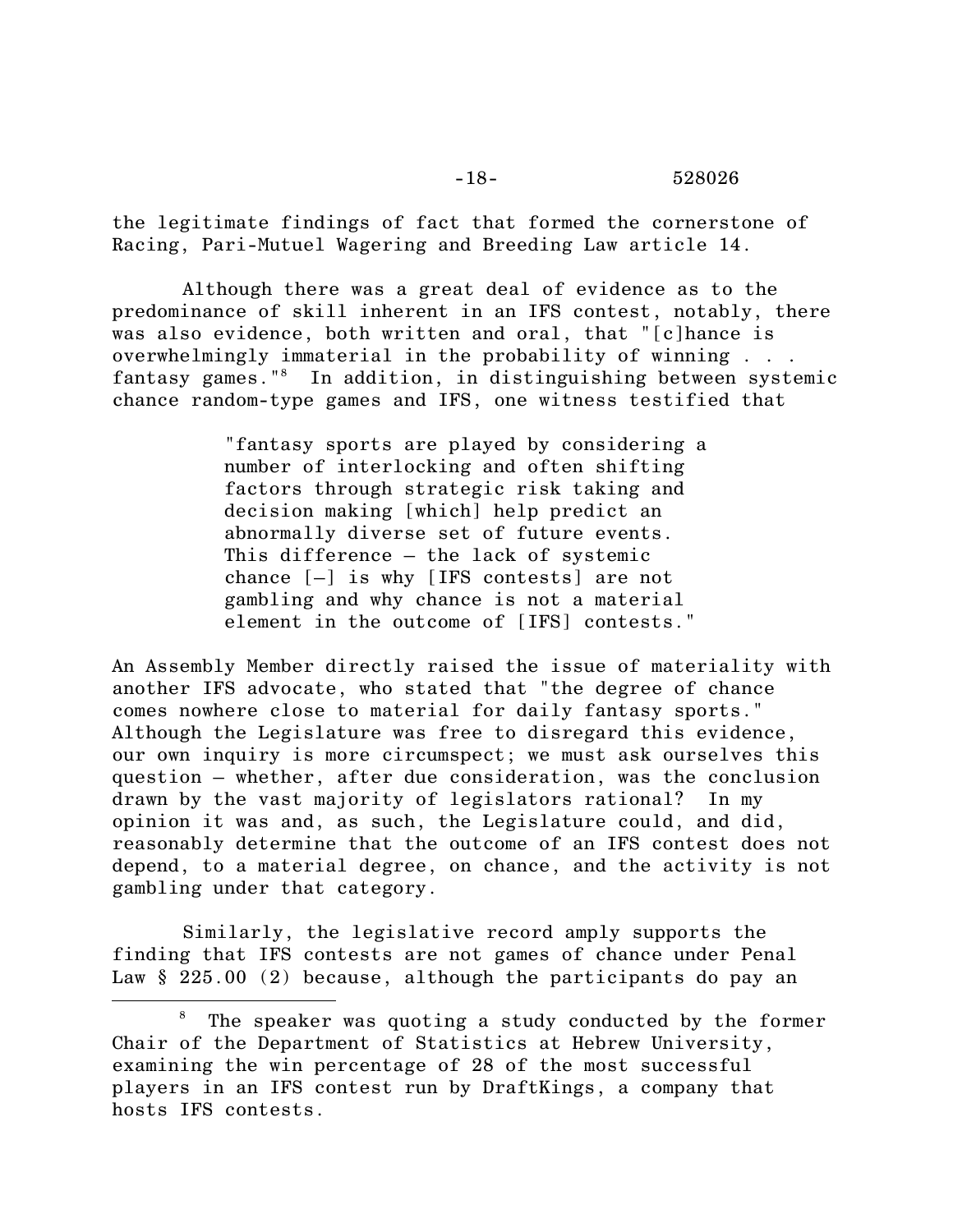entry fee, success is not tethered to "a future contingent event not under [the participants'] control or influence" (emphasis added). Here, Supreme Court incorrectly focused on the fact that the participants do not have actual influence over the athletes. However, this notion was debated by the Legislature and it ultimately concluded that the proper focus is not on the participants' influence over the real world events and a specific athlete's performance, but the participants' unquestionable influence on winning the contest by making skillful choices in assembling a fantasy roster. Indeed, the plethora of evidence that was rationally relied upon by the Legislature in finding that IFS contests are predominantly contests of skill – a finding that Supreme Court accepted – also supports the notion that IFS contestants meaningfully, using certain parameters such as data and salary cap management, influence the outcome of the contests. Further, the Legislature reasonably found that IFS contest participants are active players in a separate competition that is clearly unconnected to any one single sporting event and, as such, rationally distinguished IFS contests from sports gambling. Indeed, the companies hosting these IFS contests neither offer single event competitions nor rosters that mirror actual teams. Therefore, the Legislature rationally found that there is a clear "difference between paying fees to participate in fantasy leagues and single-game wagering" (i.e., sports betting) (National Collegiate Athletic Ass'n v Governor of New Jersey, 730 F3d 208, 223 n 4 [3d Cir. 2013]). Thus, it was rational to find that IFS contests are not based upon the outcome of a "future contingent event not under [the participant's] control or influence" (Penal Law  $\S 225.00 [2]$ ).

In conclusion, because I find that the Legislature acted rationally based upon the evidence before it, it is my opinion that Racing, Pari-Mutuel Wagering and Breeding Law article 14 is constitutional on its face and, therefore, Supreme Court erred in partially granting plaintiffs' motion for summary judgment. Rather, it should have granted defendants' cross motion for summary judgement dismissing the complaint, rendering academic defendants' remaining arguments.